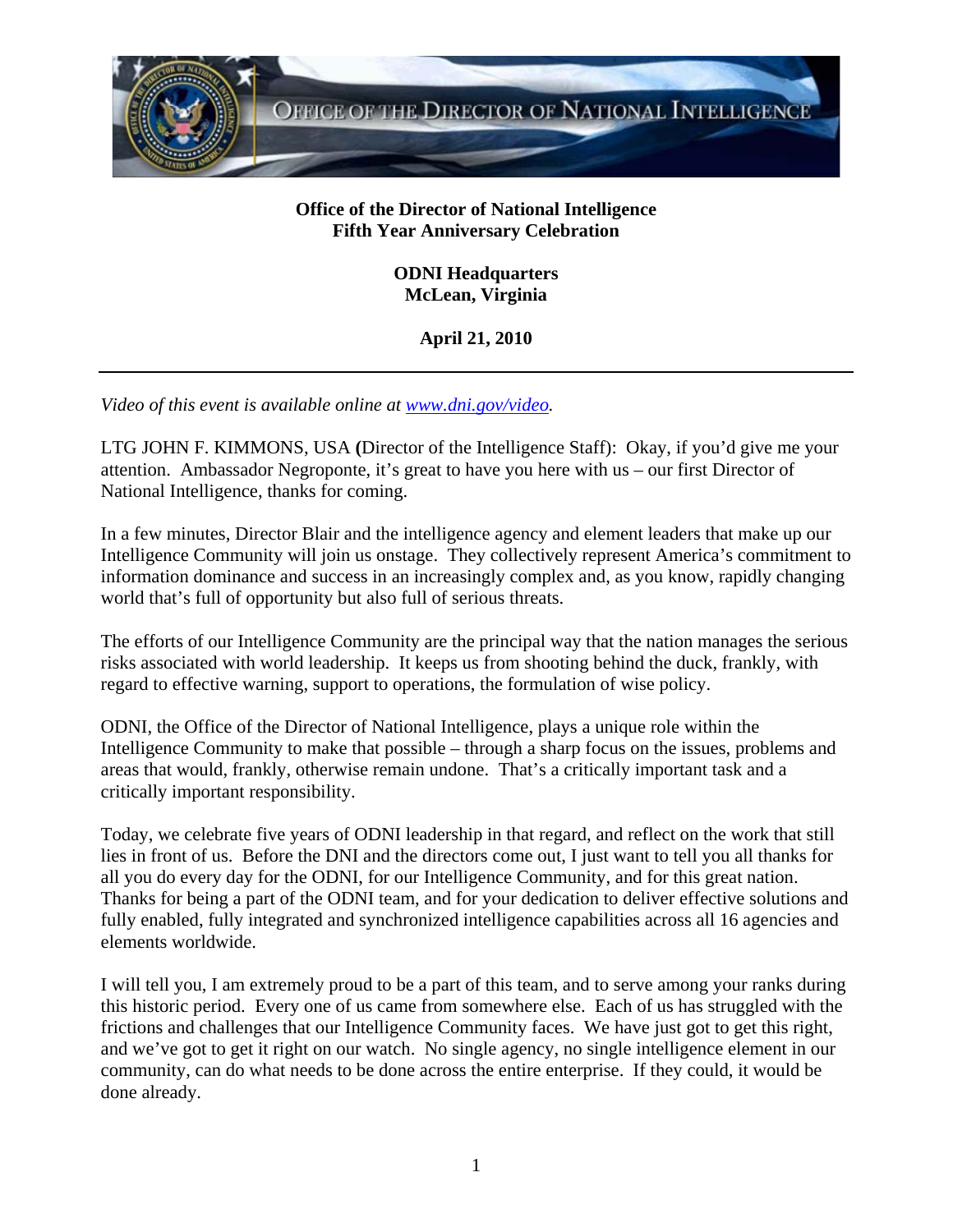If we do our jobs right, every intelligence agency and element is more successful, more effective, and more integrated than it would otherwise be possible. And that translates into synergies and asymmetric advantages that we absolutely need for success against smart, savage enemies and increasingly sophisticated competitors. And that's never been more important than now, halfway through our ninth year of expeditionary warfare and two different active theaters, and during a time of unprecedented threats to our homeland and our way of life.

ODNI came into being on the back of major intelligence shortfalls and widespread recognition that we needed to fundamentally improve how we think about – and perform – our mission. But frankly, challenges and adversity are historically when we make our biggest leaps, as is happening now. And it constitutes a strategic opportunity that will only come once in our lifetime.

The reforms that ODNI is leading within the Intelligence Community to improve intelligence – sharing, jointness, integration, and much more – are really not luxuries. In my view, they're lifeblood, critical pieces to our national security. We've made remarkable improvements on the way we collect, exploit, process, share, and analyze all sources of information and intelligence since 2001.

ODNI was established in 2005 to sustain and accelerate those things, those changes; and so doing, change the way we think about our profession in how to get this tough work done to standard. As you know, we still have major work to do.

More than 50 percent of our workforce has even come into government service since 9/11. I mean, that's real generational diversity. They take pride in the rapid improvements and changes, but they also take them at face value. They accept this as normal – all of the fusion, all the all-source activities that we have been doing, working hard to evolve to over the last nine tough years, and especially the last five. And they can see more clearly than we can sometimes what additional improvements are needed. And we need to pay attention to them.

The warfighters and policymakers need us to finish the job we started, and stand accountable for the result. We owe the same to our mates in the intelligence profession and the nation. And this is really historic stuff. It makes you want to get up in the morning and come to work.

We need to remain steady, stay focused, play position, watch our lane, get this stuff done. You should be extremely proud of your participation, your dedication in the bone-crushing hard work you've brought to this. The best reflection of ODNI's success is when every agency and element in our community is recognized as fully successful – sort of a "gray man" role. It requires some joint savvy, some experience, and some mature perspective. But from what I've seen since I arrived here over a year ago, we have that sort of talent across the ODNI team.

We've come a long way in the last five years. Director Blair has focused us appropriately through the national intelligence strategy, strategic perspective, and just his leadership on the major intel issues that matter.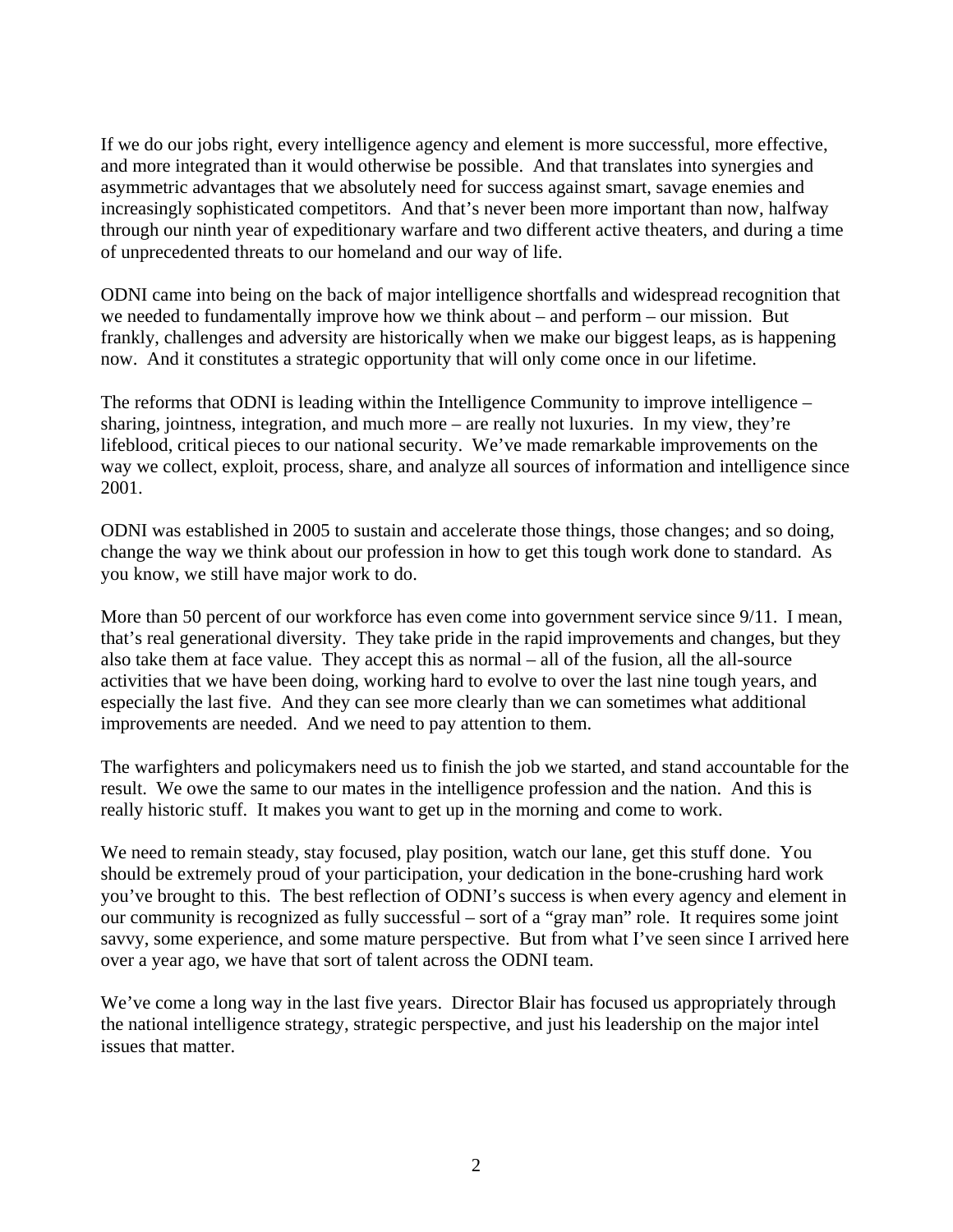So today, we pause to reflect on both our accomplishments of the last five years and on the tough issues that we still need to address. We need to double-down, frankly, on our efforts to deliver solutions and supportive intelligence operations worldwide.

This is a good-news story, and you are integral to that good-news story, and responsible for it. And you know as well as I do, we're just scratching the paint in terms of the collective potential that we have here in this powerful community of ours: A fully integrated intelligence enterprise.

I'm now going to turn the podium over to two ODNI members who have come to me, and have a few thoughts they want to put in their own words. The first is Andrew Towne. He's a CIA analyst who works in our policy, plans and requirements shop. He's currently assigned to NCTC as a "pursuit team" analyst. Andrew, the floor is yours.

MR. ANDREW TOWNE: I was on my way to work three lights away from this office when a red Harley Davidson pulled up next to me, blasting one of my favorite Rolling Stones songs. I looked over and was somewhat surprised to see its rider was a man, probably in his 50s, wearing a full suit and tie. When we both signaled to turn into this compound, I couldn't help but smile as I realized that this was exactly what ODNI meant to me. Like so many reformers here, this man struck me as conservative with his dark grey suit and helmet, yet bold with his red Harley and loud rock music.

I came to ODNI to be a part of some of the bold changes it was leading in a community full of tradition, because I'd felt the impact of IC reform from my desk at CIA. I remember well the first time I entered NSA with nothing more than an IC badge. And I won't soon forget the day that my morning intelligence scrub yielded volumes of data that I had never seen before, thanks to an Intelligence Community directive on information-sharing. My analytic work at CIA was getting easier because of ODNI initiatives, and I wanted to see what else this new office was doing to improve the IC.

I fought to do a rotation here, and I joined the Office of Policy, Plans and Requirements. Since arriving, I've been amazed by the people, the mission, and the flexibility of this place. My first week on the job, the folks in PPR showed me a thorough and fair process for developing IC policy. And Tricia Wellman and Chris Thuma inspired me with their collaborative approach to the legal questions surrounding the war on terror.

As I got to know more ODNI staff, I was pleased to discover how many of them came here for reasons similar to my own. Erika Hamilton wanted to explore how we could better leverage our community's analytic knowledge base and resources. And Jon Rosenwasser came to tackle what he considers the greatest public-management challenge of our time in national security.

The breadth of our mission struck me immediately. But one particular meeting sticks out in my mind. Last year I had a chance to meet with law enforcement officers from around the country, and hear about their experience with intelligence reform. Hearing their stories made personal for me our work making information available to local, state and tribal partners – so they can effectively protect us from future attacks. And while most places in the IC seem to have adopted the need-toshare mentality, I learned for myself that day, only this place is positioned to make that happen in a unified way.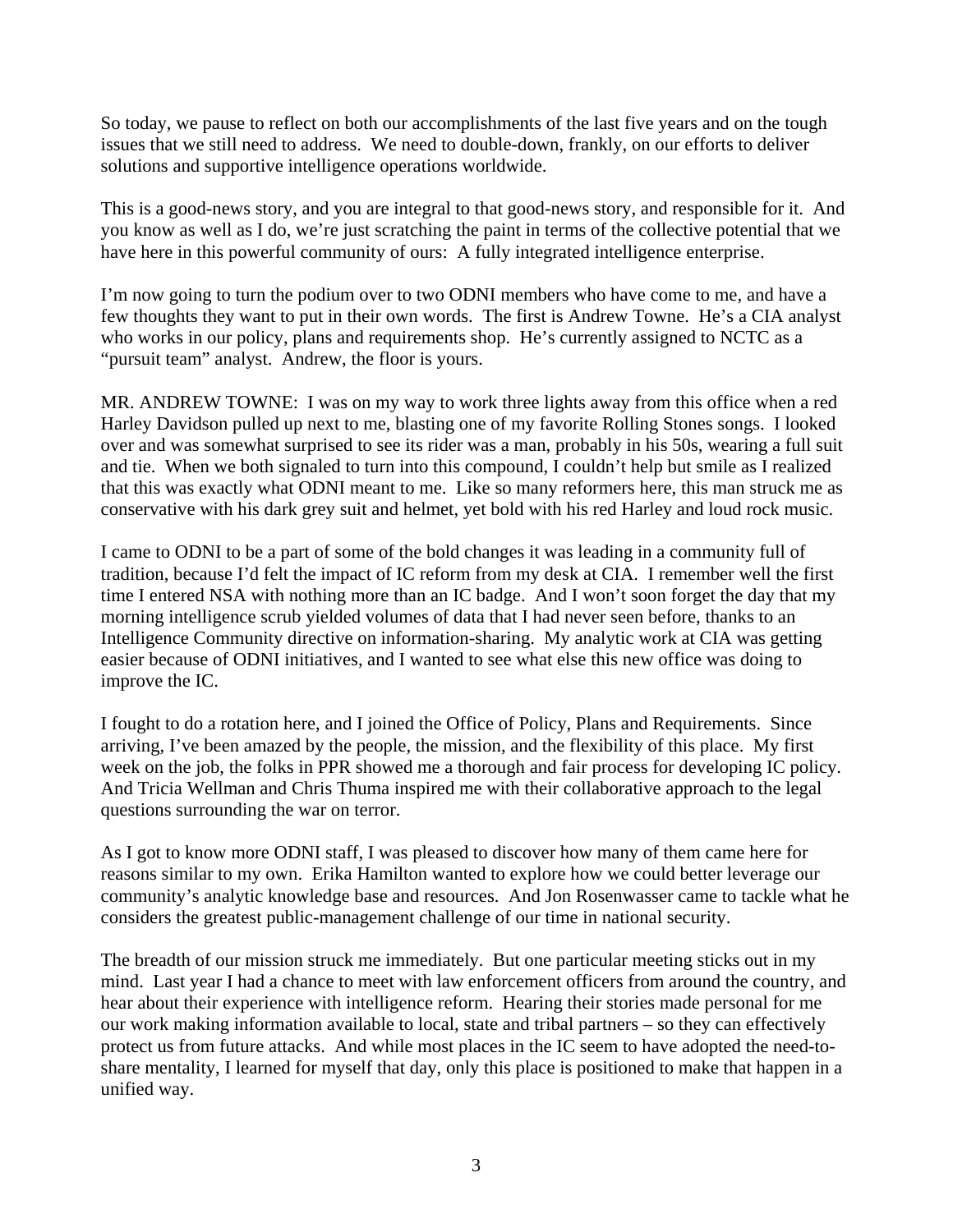Just as we work to connect law enforcement and military personnel, we also keep this office wellintegrated. As part of the IC response to the attempted bombing of a Detroit-bound plane last Christmas, the National Counterterrorism Center established a new analytic cell this spring. Because this place is so flexible, I've had the opportunity to help establish this cell. In doing so, I've been able to blend my analytic background with a larger policy move. I can't think of another place in the government where one person could work on counterterrorism, IC reform, analysis, and the policy – all within a year. And I think that my experience is a testament to the close collaboration between our office's various parts.

So what is this place to me? It's a place where smart people work hard to find and implement solutions to some extremely tough problems. We've been here for five years, and the memories of 9/11 and the invasion of Iraq are a bit less vivid than they were when we started, yet the changes we're leading are no less controversial or difficult to implement. I'm convinced, however, that this team of people in a place this dynamic will continue to live up to our critical mission. Thank you. (Applause.)

LTG KIMMONS: David Spirk came to us from one of our combatant commands in the Department of Defense. He now works for the Afghanistan-Pakistan mission manager. Dave, the floor is yours.

MR. DAVID SPIRK: Good morning, everyone. Start out with a little bit on how I came to the ODNI and why I came here. After approximately eight years as a United States Marine intelligence professional, which actually just meant I could type – (Laughter) – I found my way to U.S. Southern Command as a Department of Army civilian.

From that point, I focused on Latin America for approximately five years. And an opportunity presented itself to come to the ODNI; and two of my mentors, Brig. Gen. Ellis and Ms. Renee Novakoff, encouraged me to apply for the position – to come up here and understand how this ODNI thing works, and how we can make it useful for us down in the bowels of the Intelligence Community at a combatant command.

So after applying for the job, I was selected to come here and work for Tim Langford as the Cuba/Venezuela Mission Manager's chief of staff. Great experiences: I was able to translate; I was able to advocate for those men and women further down the line. After approximately 10 months, Director Blair decided that it was time to stand up the Associate Director of National Intelligence for Afghanistan and Pakistan. Gen. Kimmons called me into his office and moved the cheese on me. (Laughter.) So I flashed back to a time where I was sitting on the ground with the raid force having just seized Kandahar International Airfield in 2001, and I was able to reflect on what we had then, what we didn't have, and what I wished we had.

And so as we started driving towards that end, we started talking about what our shop from this ODNI seat should do for the Intelligence Community. What we focused on and what our team motto came to be was: "Top 10, Bottom 10."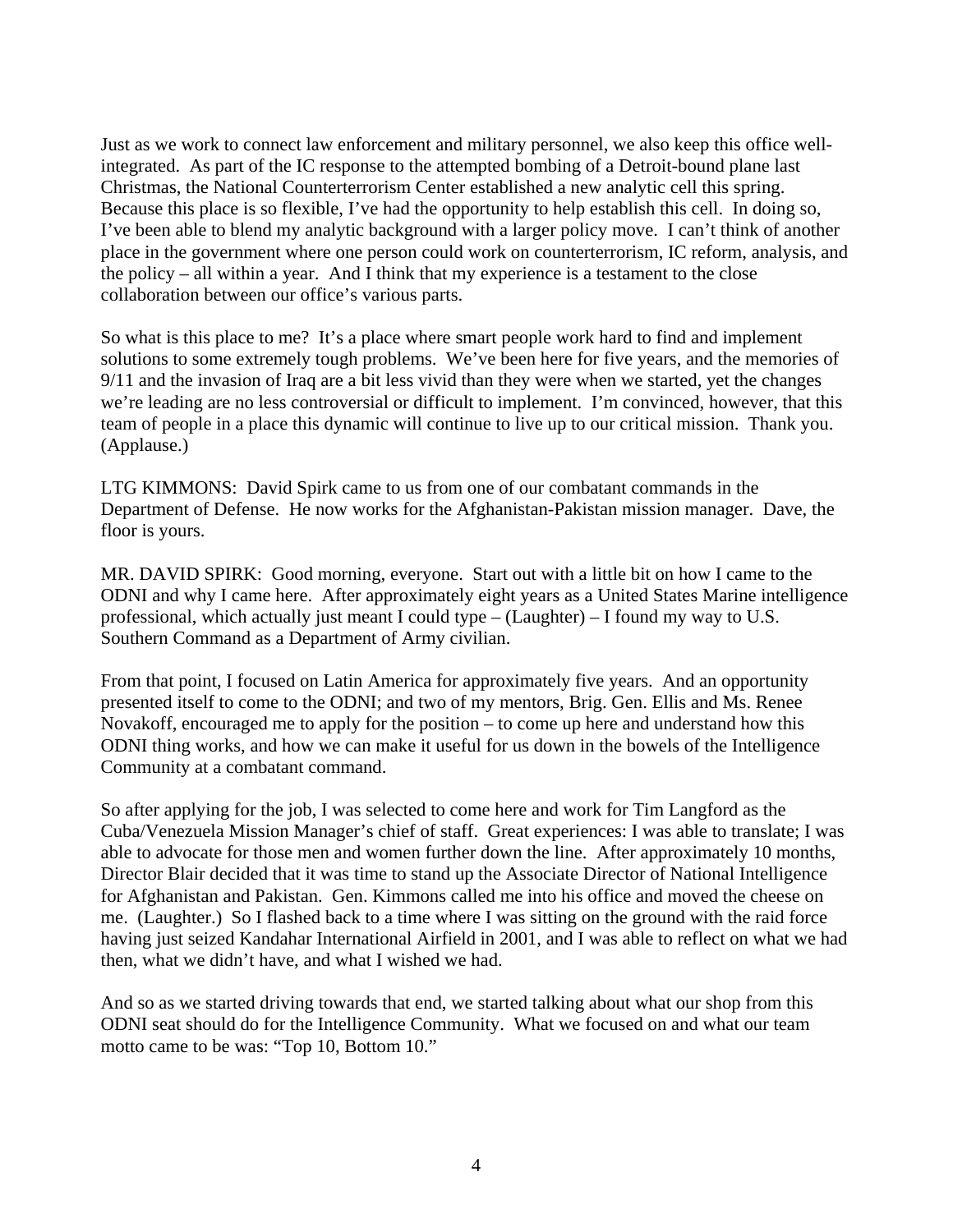We all walk around with a coffee cup ever day that says "Top 10, Bottom 10" on it. What the Top 10, Bottom 10 motto means to us is that we're going to focus on things, because we are a very small team that impact the top 10 policymakers and decision-makers in the United States government, so that we can make sure they're getting the truth from the field, and there is no tactical-to-strategic disconnect.

More importantly, as we look at the battlespace, we focused on the other side of the equation, which was the Bottom 10. The Bottom 10 are those men and women in harm's way in Afghanistan and Pakistan, every day, advancing our cause. These are military, these are civilians, these are even NGOs who are helping us secure and advance the President of the United States' strategy in Afghanistan and Pakistan.

I could go on for hours about the various ways that everybody here has enabled us to give them voice to push things further down the line, from David Shedd's work in PPR, laying out some very progressive information-sharing policies that enable us to collaborate with our Afghan partners; from the IC CIO support, Ms. Priscilla Guthrie, helping us develop an Afghanistan/Pakistan tribal knowledge base that allows everybody a voice to put information into something, to pull information out of something on every classified level, and also a protected space on the Internet, where 50 percent of the force in Afghanistan live and work every day. I could go on, again, with numerous instances of every office in here that have allowed us to do that.

But at the end of the day, I'd like to start closing my remarks here by saying what we have done is advanced what we see our goal as, which is reducing the enemy, producing good intelligence, and enabling others. Enabling others is exactly the position that the DNI has been playing. Everybody here plays a part of that process. And we thank you for your support. If anybody wants to come get closer to the fight, we're always open, our door is always open, anybody can come and talk to us about anything that they're doing, that they believe will help us advance this effort in a more aggressive manner.

I'd like to close with one analogy almost where I started. I was talking to Renee Novakoff, my mentor, last night, about having this opportunity which I honestly can't believe is before me right now. And she made an analogy of where the ODNI is at its five-year mark. She said, a child at 5 years old believes nothing is impossible.

And I think that's where we as a workforce believe the ODNI is right now: Nothing is impossible. As long as we work hard, as long as we dedicate ourselves to the mission before us, we'll grow; we'll recognize our potential, and this truly will be an integrated Intelligence Community. That's all I have, sir. (Applause.)

LTG KIMMONS: Dave, Andrew, thanks, thanks for your remarks. Ambassador Negroponte, glad to have you here today; it's a real honor. (Applause.)

Are we ready? All right. This is for the small number of people who are seated. (Laughter.) Ladies and gentlemen, please stand for the arrival of the directors of our intelligence agencies and elements – (Laughter) – joined onstage by the Under Secretary of Defense for Intelligence and the Principal Deputy DNI. (Applause.)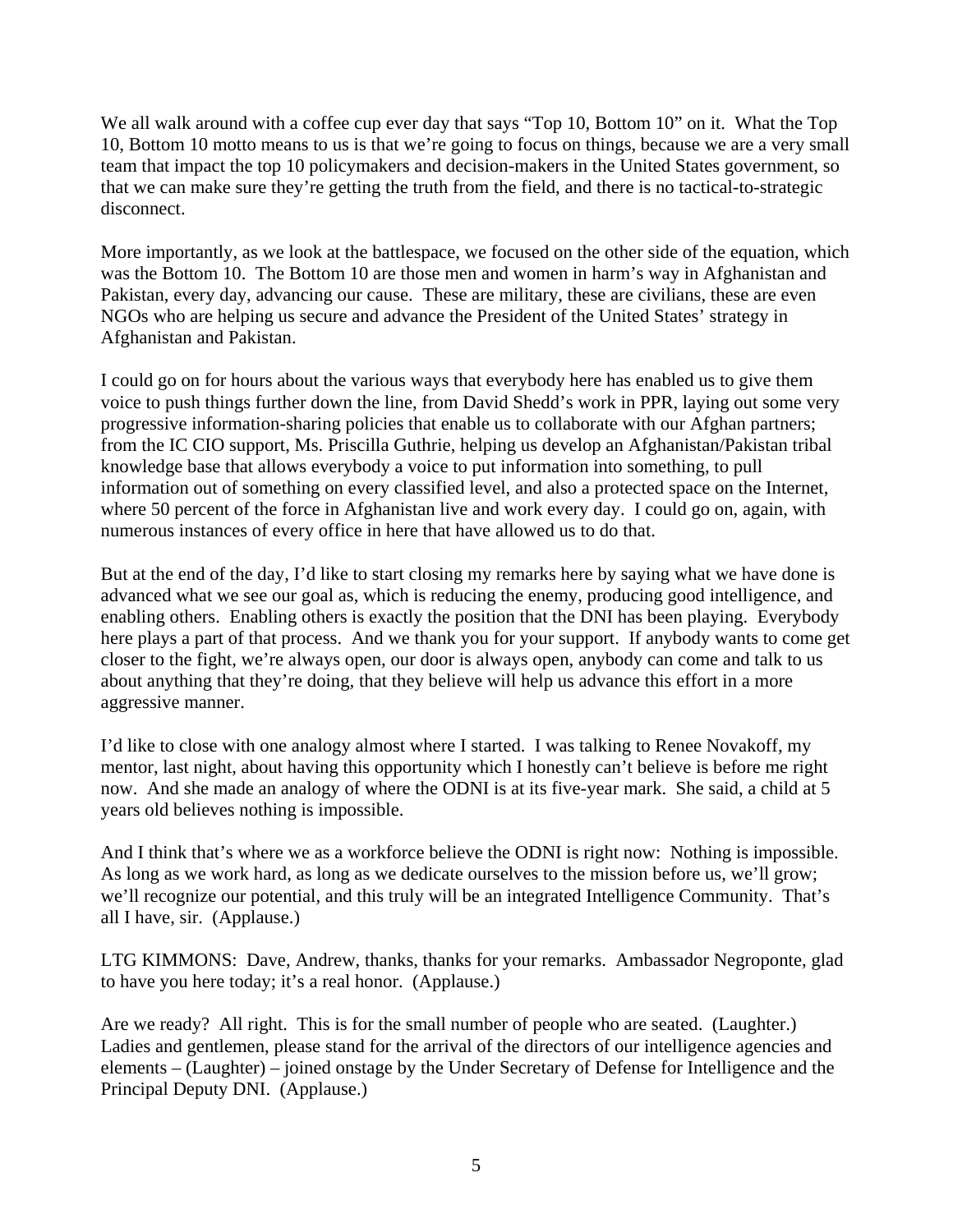Please remain standing – (Laughter) – for the arrival of our Director of National Intelligence, Dennis C. Blair, and remain standing for the posting of the colors and the playing of the national anthem.

(Music.)

DIRECTOR DENNIS C. BLAIR: Well, those of you who have seats, please be seated. (Laughter.)

Well, first, fellow leaders of the Intelligence Community; Ambassador Negroponte, former director of national intelligence; men and women of ODNI. Today, we celebrate a milestone: Five years. Five years of intelligence reform, making the whole of this great community even better than the sum of its parts. Five years of making the country safer, by making it smarter.

In those five years, 260 weeks, we've helped two Presidents of the United States make wiser national security policy decisions, because we provided valuable intelligence. In those five years, 1,826 days, we've supported military leaders, diplomats, law enforcement officers in taking more effective national security action, because we provided them valuable intelligence information. In those five years, 44,000 hours, we've delivered more balanced and improving capabilities and we've operated as a more integrated team, because it made us more effective.

Those five years – their successes, their frustrations, their lessons – are now a part of history behind us. And all of you all played a role in that time. Those five years taught us valuable skills, mission focus, teamwork, agility. We notched a lot of victories – most of them secret, unsung, behind the scenes – and we suffered some losses which we all grieve.

But let's look forward now to the next five years. Our future will be focused on the excellence of an integrated intelligence enterprise, driven by joint missions; powered, united by technology; continually learning and improving. In this next half-decade, we will make the Intelligence Community even more skilled, more cooperative, more adaptive and more successful.

There are powerful forces that are driving us in this direction into the future. The future security environment will be even more complex, more dynamic than it is today. From the President of the United States to the company commander in the field, a provincial reconstruction team chief, customs and border patrol officers and checkpoints, there will be an unrelenting demand for intelligence, both on threats and on opportunities.

Our mission will still be clear in this complex and dynamic world. Determined, adaptive adversaries like al-Qaida will still be trying to attack Americans, and we must stop them. This isn't just the information age. It is the – truly – intelligence age. What we'll be able to do with information technology in 2015 will make today look like the Dark Ages.

The next five years will be a golden age of collection. We will be understanding our adversaries' information systems at the same time that we're protecting our own. Information technology will strengthen our depth of analysis, our delivery of support and – above all – our sharing and our cooperation across the community.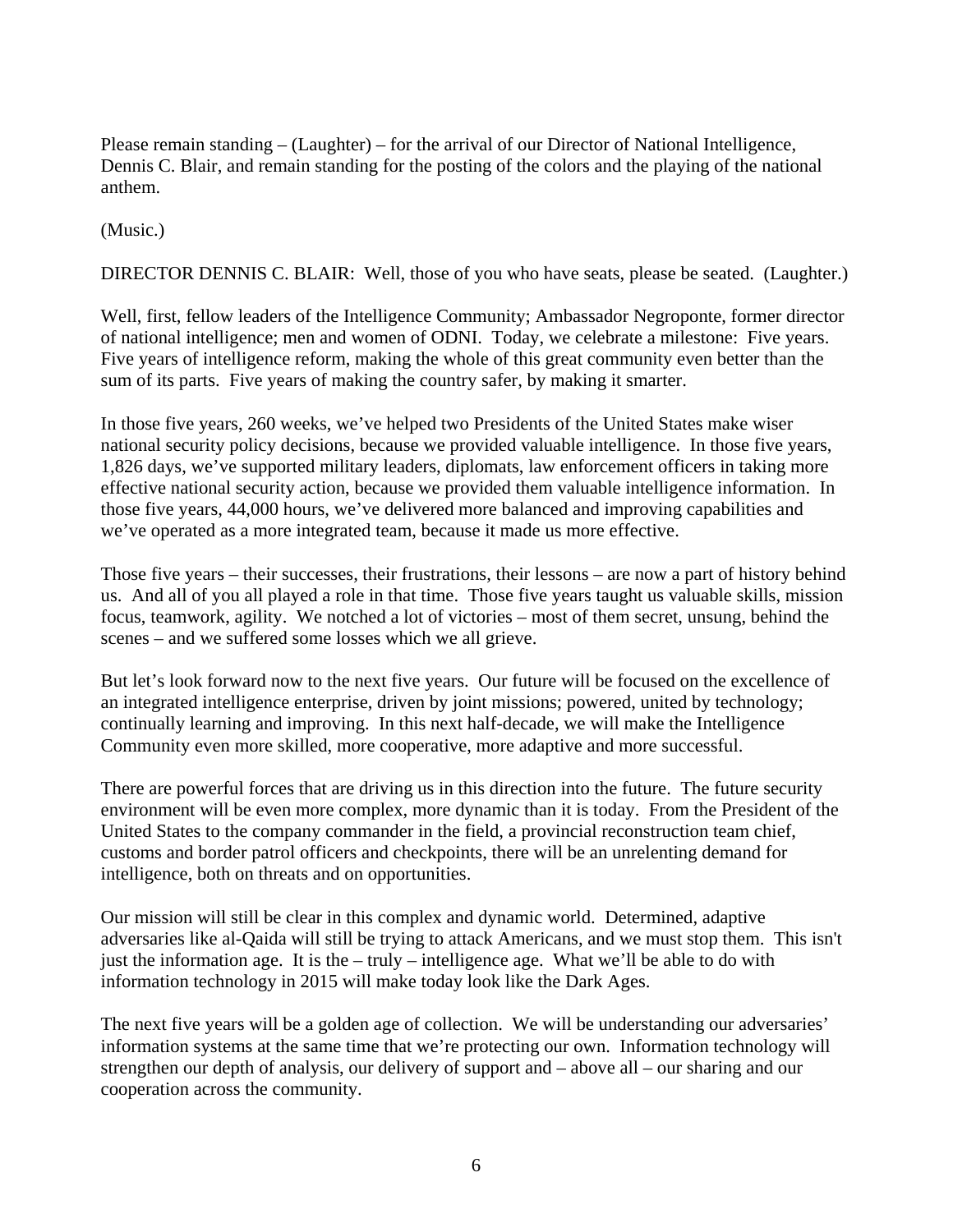I have no doubt – I have no doubt – that the United States will have the most total capability of any intelligence enterprise on this planet ever. But whether we're the best intelligence enterprise ever will depend on our integration, our agility, and our reflection of America's values.

If we can truly combine signals, human intelligence, geospatial intelligence, law enforcement information, open-source intelligence, new kinds of intelligence that haven't even been invented yet; if we can bring analysts together with all the information they need, in seamless, imaginative, constantly evolving ways; and if we can maintain and increase the trust of the American people, not only in what we do, but how we do it; if we can do all of that, we'll be the best. But if teamwork, integration or trust falters, we'll be left behind. It's that simple. So we can't allow that to happen – ever.

The intelligence leaders standing here with me on this stage representing 16 agencies and departments all have vital responsibilities. They – and those before them – have taken their agencies to unprecedented levels of accomplishment. And over the last five years under developing DNI leadership, they've cooperated in ways that have benefited the nation immensely.

But the one overarching driver of future intelligence greatness will be the leadership of the Office of the Director of National Intelligence, because we – you – are the only intelligence organization that wakes up every morning and thinks: "How can we make this entire intelligence enterprise better? How can we combine the magnificent individual agency skills into the very best intelligence team?" It's really a case of leadership, because the talent that I see out here in front of me that I observe every day across the entire Intelligence Community is truly awesome.

Now, some of you here work in our core DNI staff, leading the crucial cross-community action plans. Some of you work in mission centers, dedicated to the defeat of terrorists, proliferators, outlaw nations, adversary intelligence services. You lead vital cross-agency missions and research, information-sharing, many other areas. Some of you joined this new organization because you wanted to. You knew what great things an integrated Intelligence Community could do. You felt that dissatisfaction that led to the creation of ODNI in the first place – the conviction that we should do far better as a truly integrated community. And some of you came here because you were sent. That's okay. (Laughter.)

Our proud heritage and foundation of success is the individual excellence of the intelligence agencies and departments and the professionals within them. Half the professionals across the Intelligence Community have joined since 9/11. They've spent their entire careers in this campaign against those who attacked us on that beautiful, bright September day. Preventing that from ever happening again drives all of us to spend that extra hour or more at work, to drive that extra mile or more in the field.

And although the senior leadership up on the stage with me doesn't quite reflect it yet, the four generations we have now working together in the Intelligence Community are committed to diversity in its broadest context. We're making progress, although we have a ways to go to meet our goal of looking like that world that we seek to understand and explain to others.